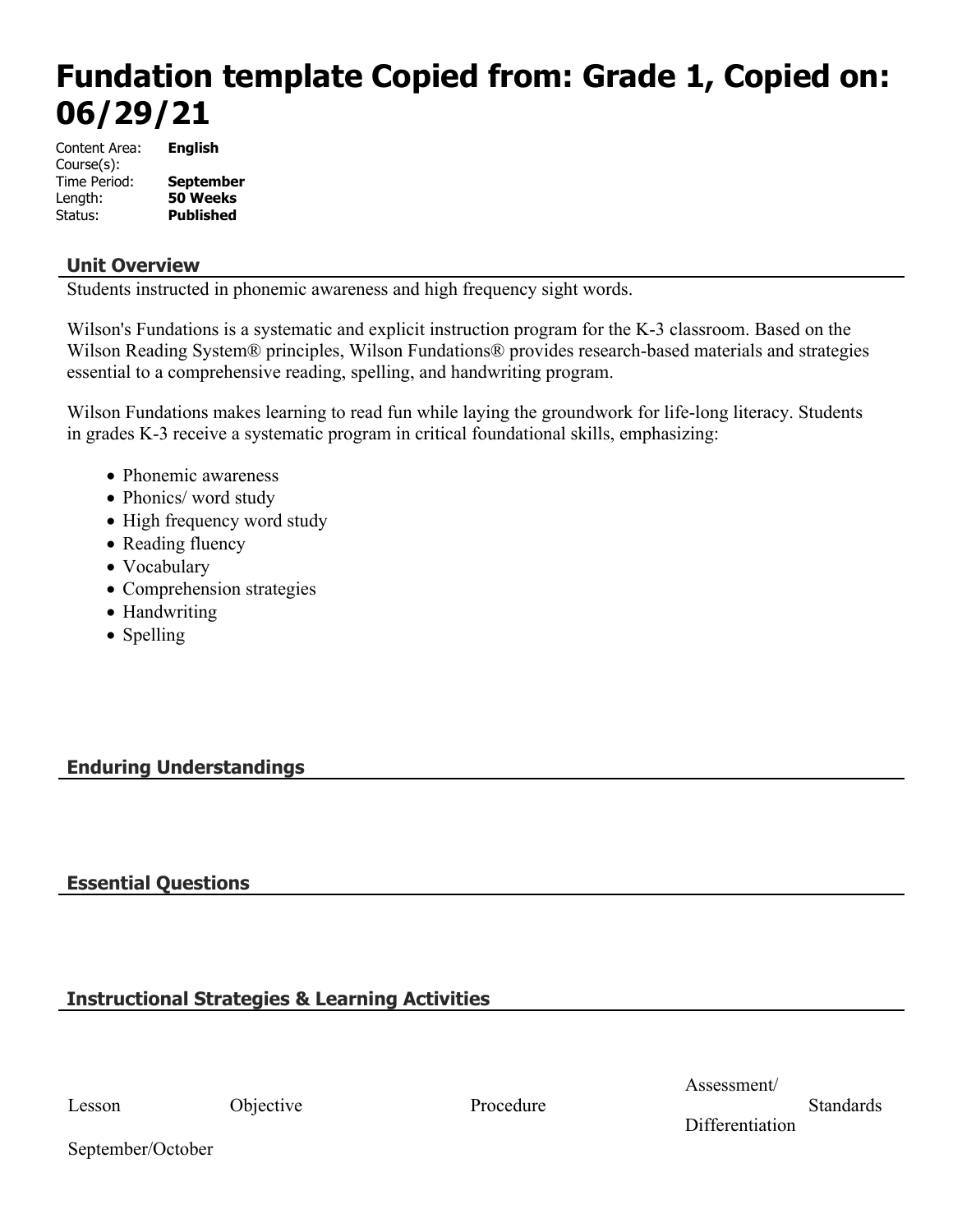# Week 1:

- Drill sounds/warm ups
- Introduce new concepts
- Word of the day
- Dictation -Unit Test
- Echo/find letters and -Teacher words observation
- Week 2: -Classwork
	- Drill sounds/warm ups -Small Group
	- Introduce new concepts work -Activeboard
	- Word of the day -iPads
	- Review trick words -Trick words recognition
	- Trick words practice drills
	- Word talk
	- Dictation/Dry Erase
	- Dictation/ Composition Notebooks
	- Unit test

# Week 1:

-Unit Test

-Activeboard

- Drill sounds/warm ups -Teacher observation
- Introduce new concepts -Classwork -Small Group
- Word of the day work
- Dictation
- Teach trick words: " -iPads shall, pull, full, both,

# SWBAT:

- identify the letterkeyword sounds for consonants and vowels
- identify consonants digraphs
- identify letter-keyword sounds for digraphs
- identify consonants blends and digraph blends
- spell words with "k" sound
- identify closed syllable types

Unit 1:

2 weeks

# SWBAT:

- understand bonus spelling rule "ff, ll, ss, and sometimes zz"
- understand glued sounds: "all, am, an, ang, ing, ong, ung, ank, ink, onk, unk
- blending and reading words with glued

Unit 2: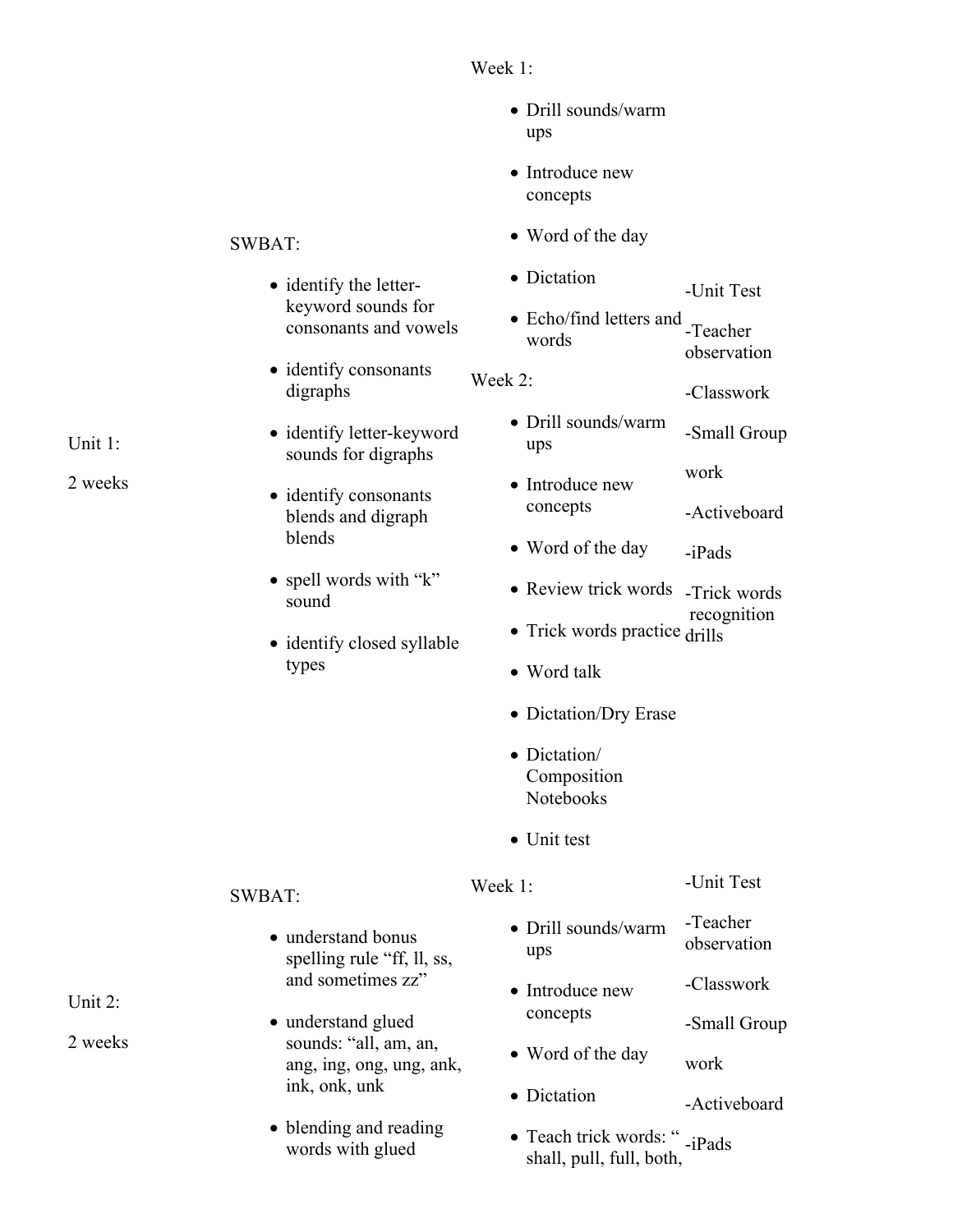sounds

#### talk, walk"

- -Trick words recognition drills
- segmenting and spelling words with bonus letters and glued sounds Week 2: • Story time
- prosody
- fluent passage reading
- story retelling
- identify sound made by: "ar, er, ir, or, ur"
- Drill sounds/warm ups
- Introduce new concepts
- Word of the day
- Teach trick words
- Word talk
- Echo/find letters and words
- Dictation/Dry Erase
- Dictation/ Composition Notebooks
- Story time
- Unit test
- Drill sounds/warm ups
- Introduce new concepts -Unit Test -Teacher
- Word of the day observation -Classwork
- Teach trick words: "done, goes, pretty" -Small Group
- Word talk work
- Echo/find letters and -Activeboard words

-iPads

- Dictation/Dry Erase -Trick words
- Dictation/ Composition Notebooks recognition drills

#### SWBAT:

- identify concept of closed syllable exceptions
- identify glued sounds "ild, ind, old, olt, ost"
- participate in storytelling
- practice fluent passage reading
- use vowel teams for reading " ai, ay, ee, ey, oi, oy"

Unit 3

1 week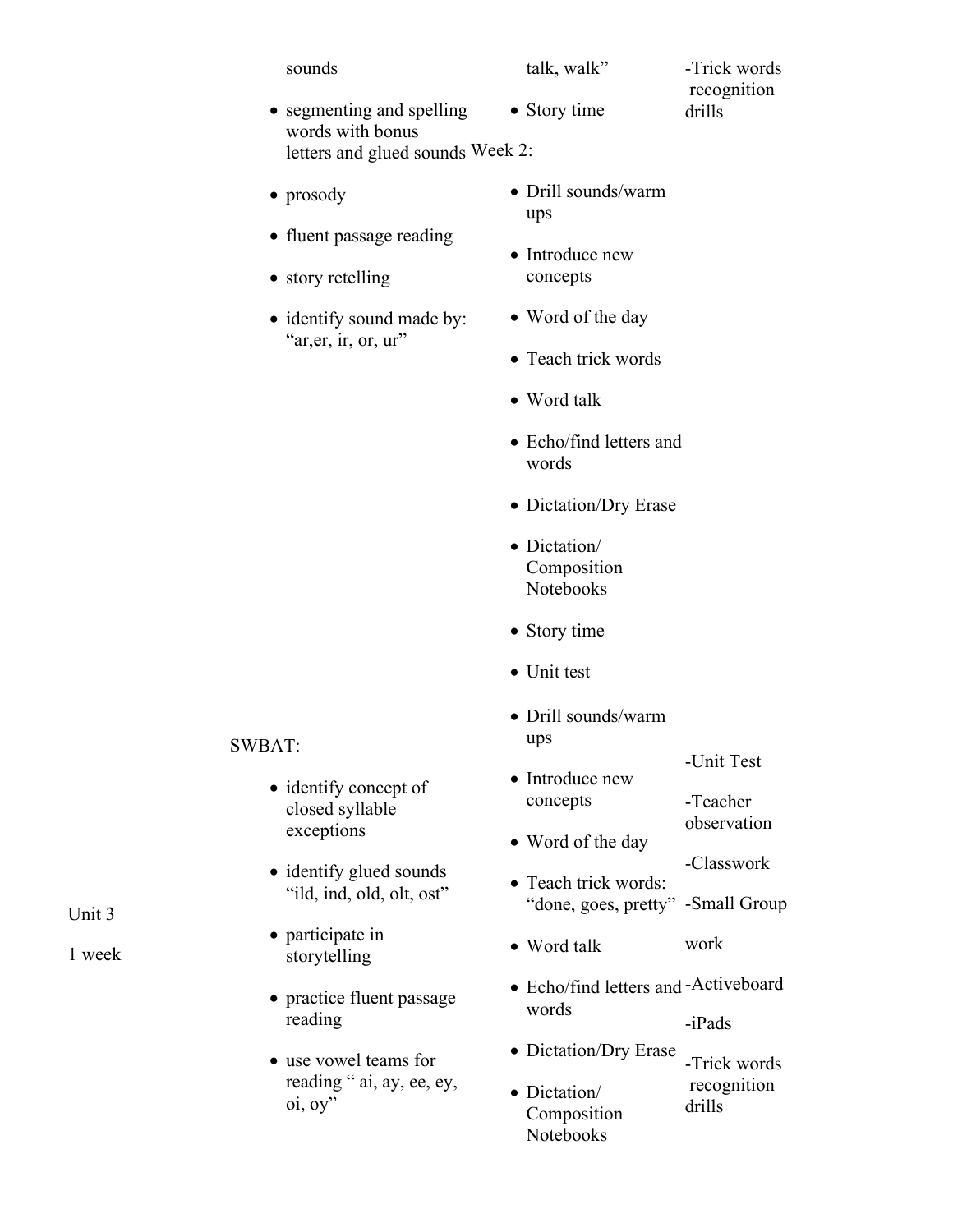- Story time
- Unit test

# Week 1:

- Drill sounds/warm ups
- Introduce new concepts
- Word of the day
- Dictation
- Teach trick words: "again, please, animal, sure, use, used" -Unit Test -Teacher observation
- Trick words practice -Classwork
- Word Talk -Small Group
- Story time work
- Dictation (Day 5) Check-up) -Activeboard

-iPads

- -Trick words
- Drill sounds/warm recognition drills
- Introduce new concepts

ups

Week 2:

- Word of the day
- Teach trick words
- Trick words practice
- Word talk

# SWBAT

- review suffixes "s, es, ed, ing,"
- identify sounds made by "ed"  $(t, d)$
- comparison suffixes er, and est
- identify spelling procedures for words with suffixes
- form plurals
- form present and past tense
- categorize vowel and consonant suffixes
- practice fluency passage reading
- spell words with "oa, oe, ow, ou, oo, ue, ew"

Unit 4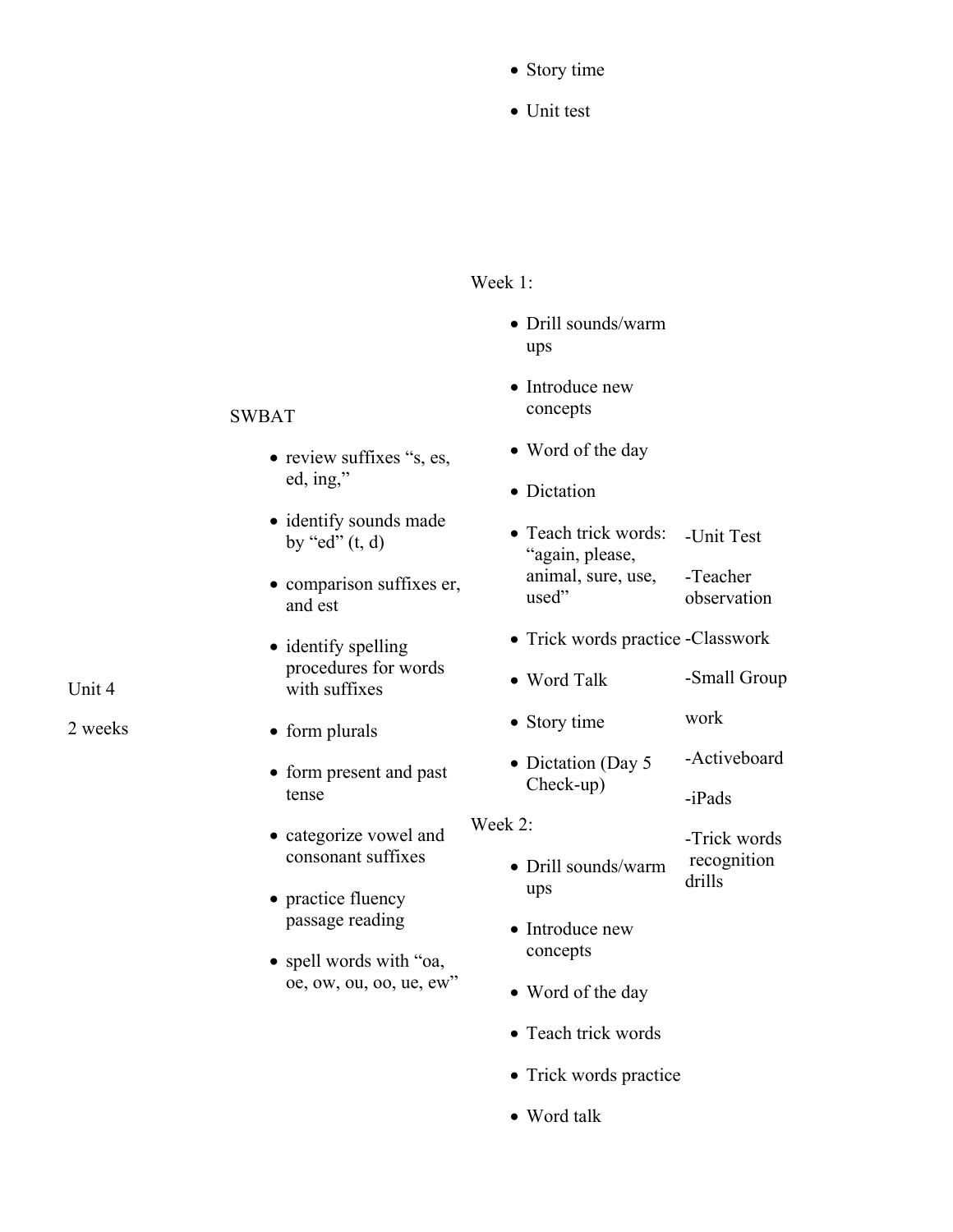- Dictation/Dry Erase
- Dictation/ Composition Notebooks
- Story time
- Make it fun
- Unit test

# November/Decembe

| $\mathbf r$ |                                                          |                                            |                         |
|-------------|----------------------------------------------------------|--------------------------------------------|-------------------------|
|             | <b>SWBAT:</b>                                            | Week 1:                                    |                         |
|             | • read and spell 2 syllable<br>words                     | • Drill sounds/warm<br>ups                 |                         |
|             | • review syllable concept<br>and multisyllabic words     | • Introduce new<br>concepts                |                         |
| Unit 5      | • identify compound                                      | • Word of the day                          | -Unit Test              |
|             | words                                                    | • Dictation                                | -Teacher<br>observation |
|             | · understand syllable<br>division rules for              | • Teach trick words:<br>"against, knew,    | -Classwork              |
|             | dividing between closed<br>syllables                     | know, always, often, -Small Group<br>once" |                         |
| 2 weeks     | • understand procedure<br>for spelling words with        | • Trick words practice                     | work<br>-Activeboard    |
|             | more than one syllable                                   | • Word Talk                                | -iPads                  |
|             | • spelling of "ic" at the<br>end of multisyllabic        | • Story time                               | -Trick words            |
|             | words                                                    | • Dictation (Day 5<br>Check-up)            | recognition<br>drills   |
|             | • new suffixes "ful, ment,<br>ness, less, able, en, ish" | Week 2:                                    |                         |
|             | • prefixes: "mis, un, non,<br>dis, trans                 | • Drill sounds/warm<br>ups                 |                         |
|             | • spell words with "au                                   | • Introduce new                            |                         |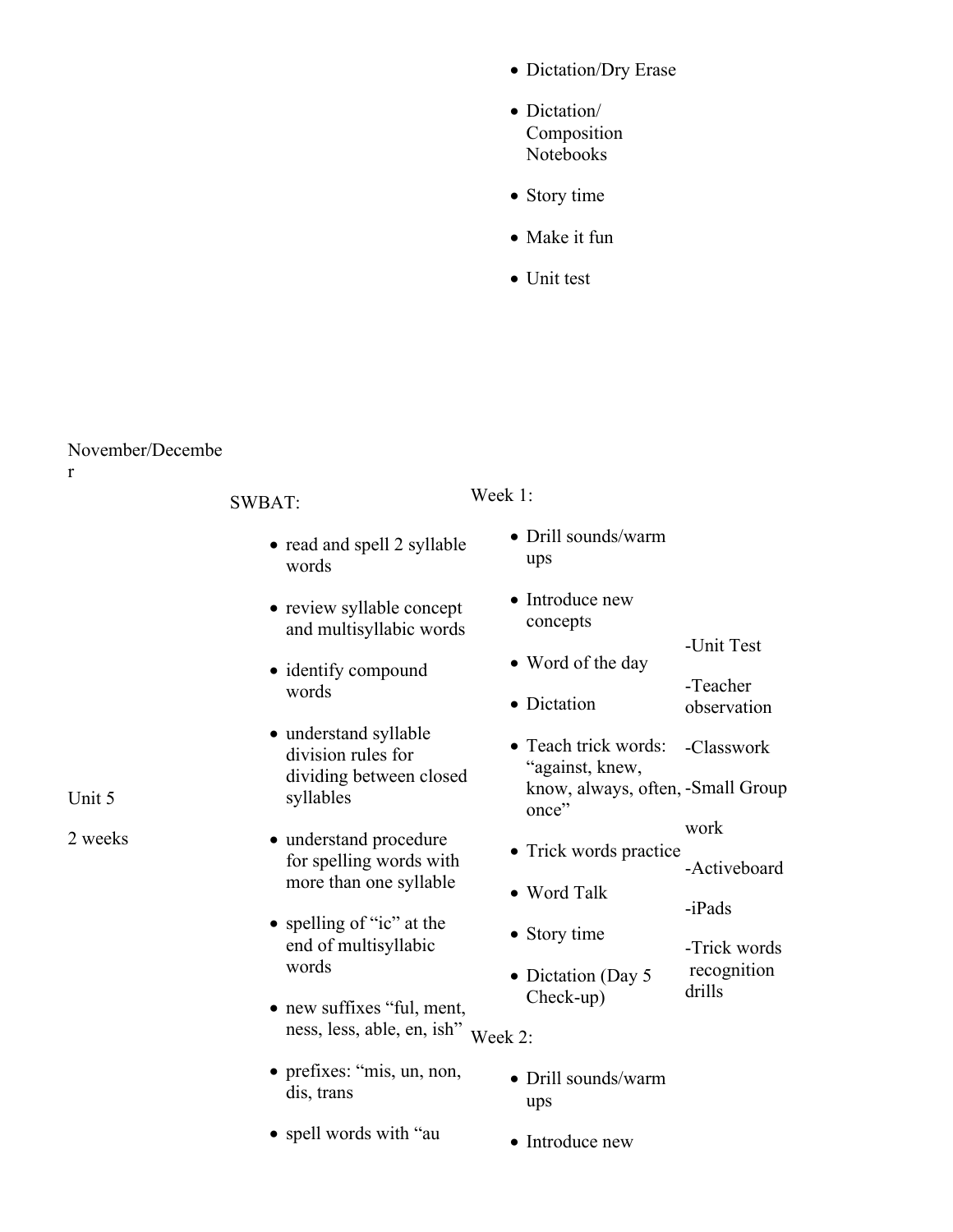and aw" concepts

- Word of the day
- Teach trick words
- Trick words practice
- Word talk
- Dictation/Dry Erase
- Dictation/ Composition Notebooks
- Story time
- Make it fun
- Unit test

### Week 1:

 Drill sounds/warm ups

| • Introduce new      |                                                          |
|----------------------|----------------------------------------------------------|
| concepts             | -Unit Test                                               |
| • Word of the day    | -Teacher                                                 |
| • Dictation          | observation                                              |
| • Teach trick words: | -Classwork                                               |
| "only, house, move,  | $\mathcal{C}_{\text{max}}$ 11 $\mathcal{C}_{\text{max}}$ |

- "only, house, move, right, place, together" -Small Group work
- Trick words practice -Activeboard
- Word Talk -iPads
- Story time -Trick words
- Dictation (Day 5) recognition drills
- Check-up)

Week 2:

 Drill sounds/warm ups

## SWBAT:

- review vowelconsonant-e syllables
- $\bullet$  s-/s/ and /z/
- learn spelling option procedure
- understand two-syllable words with closed and vowel-consonant syllables
- learn compound words
- understand vowelconsonant-e exception (-ive)
- learn suffix -ive

Unit 6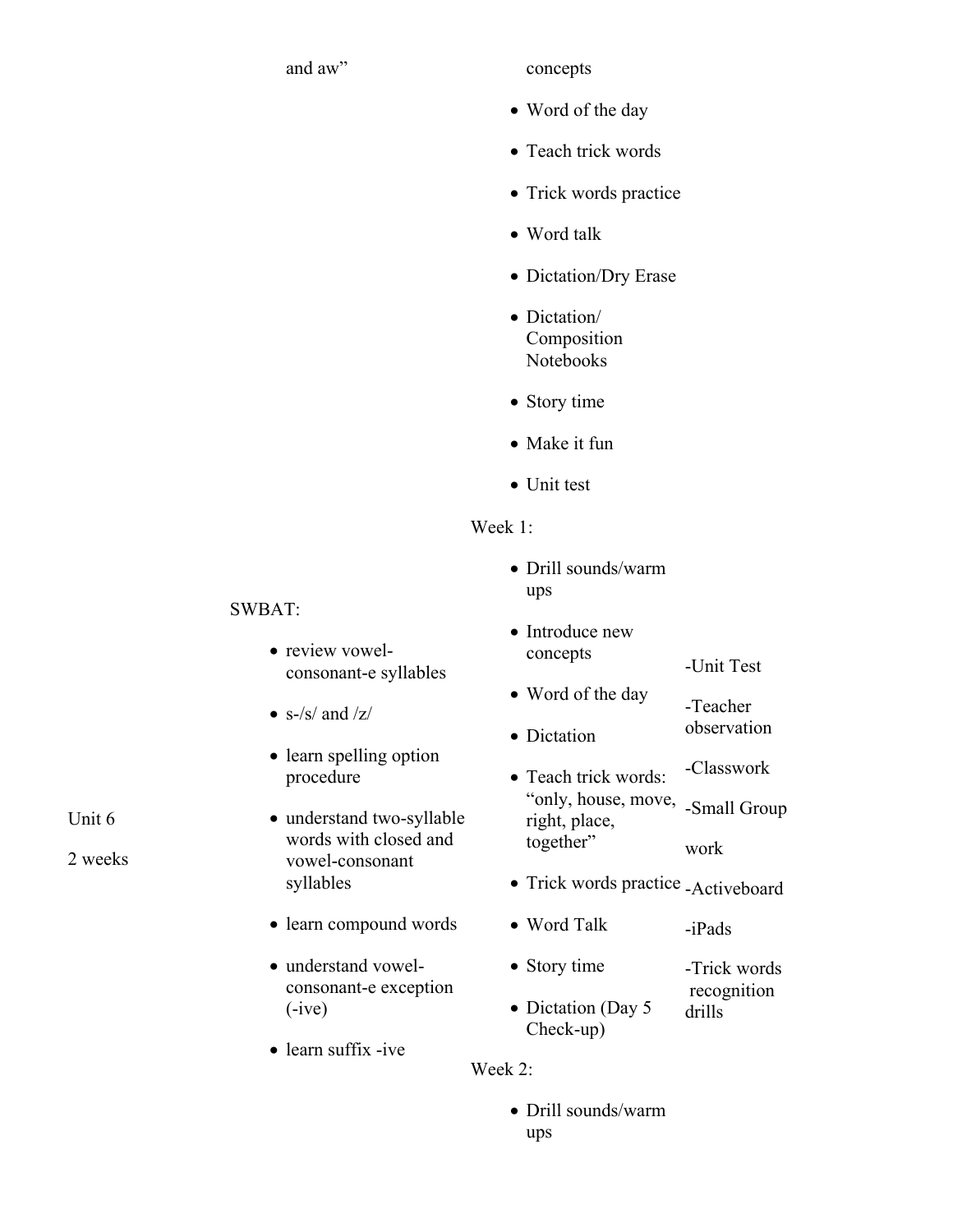- Introduce new concepts
- Word of the day
- Teach trick words
- Word talk
- Dictation/Dry Erase
- Dictation/ Composition Notebooks
- Story time
- Make it fun
- Unit test

# Week 1:

- Drill sounds/warm ups
- Introduce new concepts

-Unit Test

- Word of the day -Teacher
- Dictation observation
- Teach trick words: "eight, large, change, city, every, family, night, carry, something" -Classwork -Small Group work
- Trick words practice -Activeboard
- Echo/Find letters and words -iPads -Trick words
- Word Talk recognition drills
- Story time

#### Week 2:

 Drill sounds/warm ups

## SWBAT:

- understand open syllable type
- learn y as a vowel
- learn how to combine open syllables with closed and vowelconsonant-e syllables
- learn additional syllable division rules
- learn y, ly, ty suffixes

Unit 7: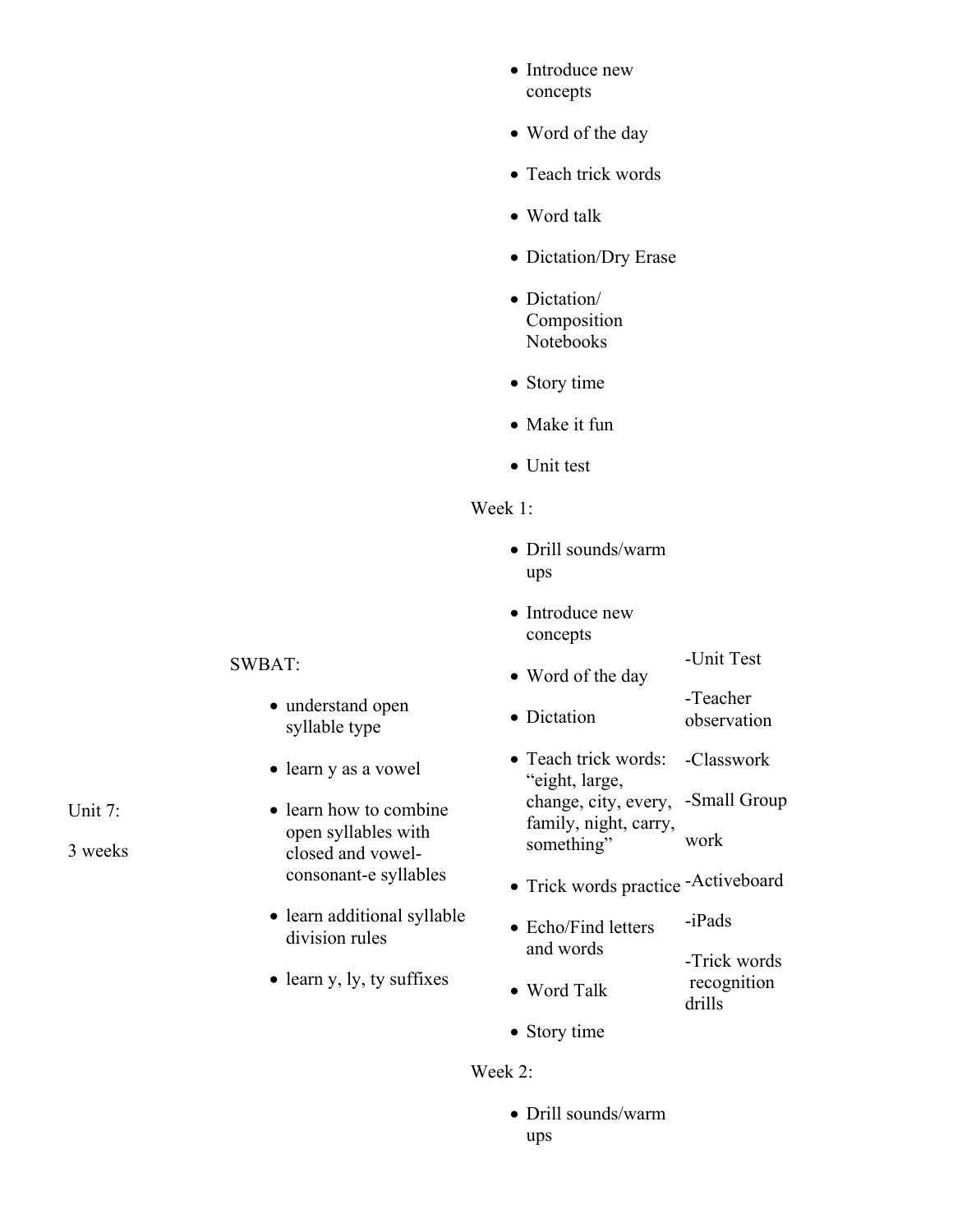- Introduce new concepts
- Word of the day
- Teach trick words
- Echo/Find letters and words
- Word talk
- Dictation (Day 5 Check-up)
- Dictation/Dry Erase
- Dictation/ Composition Notebooks
- Story time
- Make it fun

# Week 3:

- Drill sounds/warm ups
- Introduce new concepts
- Word of the day
- Teach trick words
- Echo/Find letters and words
- Word talk
- Dictation/Dry Erase
- Dictation/ Composition Notebooks
- Story time
- Make it fun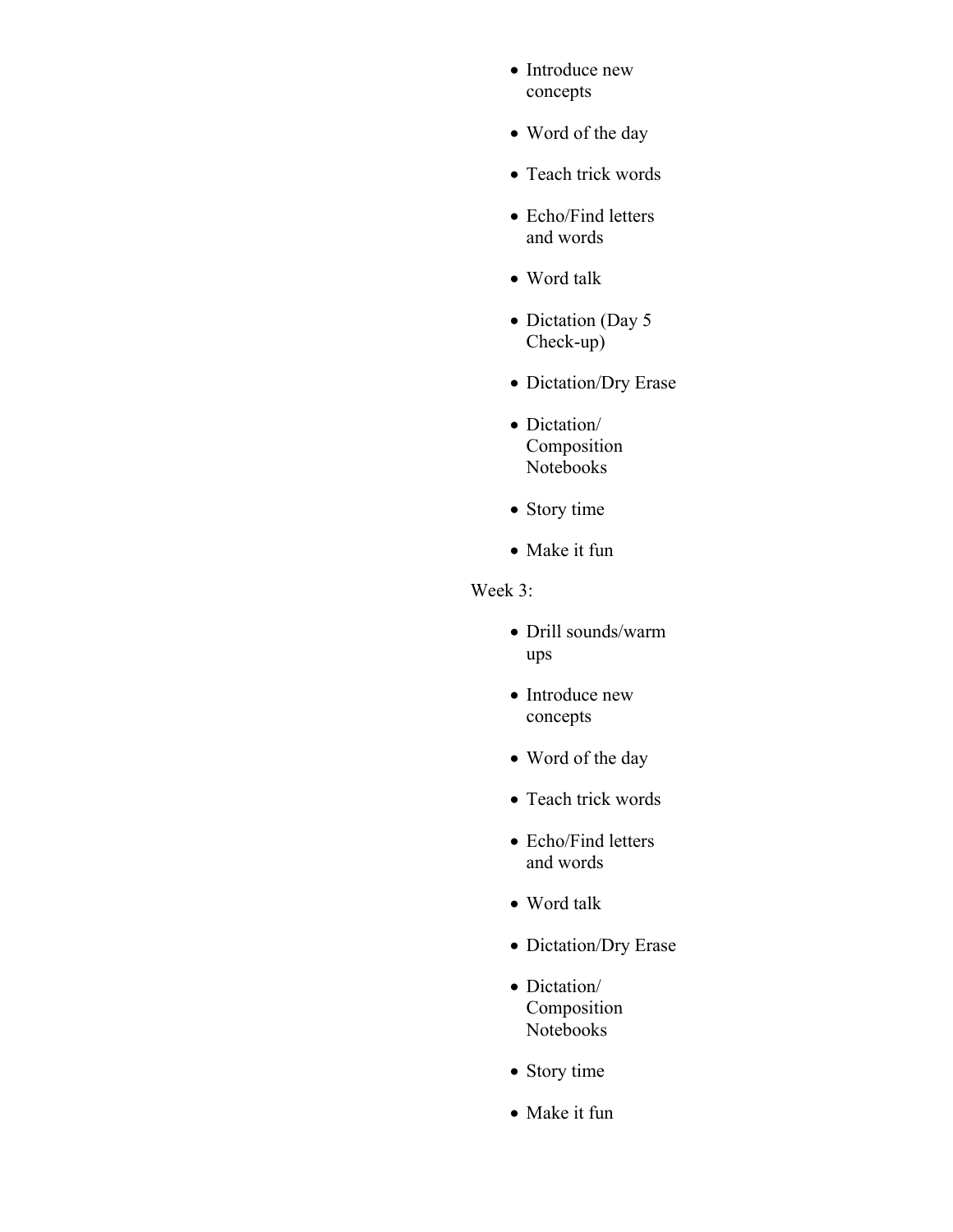Unit Test

# Week 1:

- Drill sounds/warm ups
- Introduce new concepts
	- -Unit Test
- Word of the day -Teacher
- Dictation observation
- Teach trick words: "world, answer, different" -Classwork -Small Group
- Trick words practice work
- Word Talk -Activeboard
- Story time -iPads
- Dictation/Dry Erase -Trick words recognition drills

-Unit Test

- Dictation/ Composition Notebooks
- Storytime
- Unit test

# Week 1:

|                                                      |                                    | UMI LUT                 |
|------------------------------------------------------|------------------------------------|-------------------------|
| <b>SWBAT:</b><br>$\bullet$ learn the sound of er, in | • Drill sounds/warm<br>ups         | -Teacher<br>observation |
| and ur                                               | • Introduce new<br>concepts        | -Classwork              |
| • learn spelling option<br>procedure for /er/ sound  | • Word of the day                  | -Small Group            |
| • combine r-controlled                               | • Dictation                        | work                    |
| syllables with er, ir, and<br>ur with other syllable | • Teach trick words:               | -Activeboard            |
| types                                                | "picture, learn,<br>earth, father, | $-iPads$                |
| • learn dictionary skills                            | brother, mother"                   | -Trick words            |
|                                                      | • Trick words practice drills      | recognition             |

## SWBAT:

- learn R-controlled syllable type
- understand sounds of ar and -or
- combine r-controlled syllables with other syllable types

January

Unit 8:

1 week

Unit 9: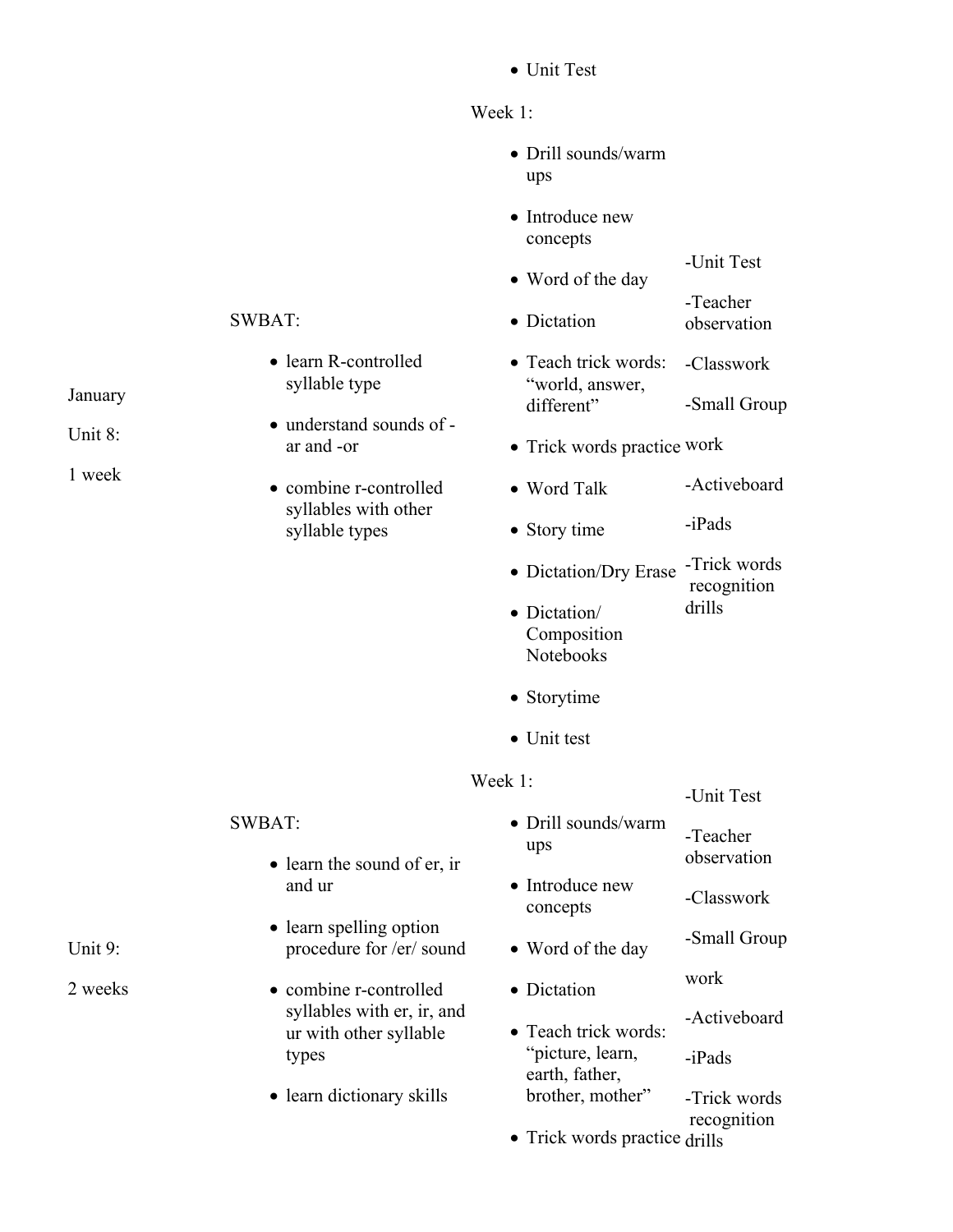- Word Talk
- Make it fun
- Story time
- Dictation (Day 5) Check-up)

# Week 2:

- Drill sounds/warm ups
- Introduce new concepts
- Word of the day
- Teach trick words
- Trick word practice
- Word talk
- Dictation/Dry Erase
- Dictation/ Composition Notebooks
- Story time
- Make it fun
- Unit test

#### SWBAT:

ay

#### Week 1:

# -Unit Test

• understand double syllable type • learn sounds of -ai and -• learn the use of spelling option procedure for /a/ sound • combine all types of syllables Drill sounds/warm ups • Introduce new concepts • Word of the day • Dictation • Teach trick words: "great, country, away, America, -Teacher observation -Classwork -Small Group work -Activeboard -iPads -Trick words recognition

# February

Unit 10: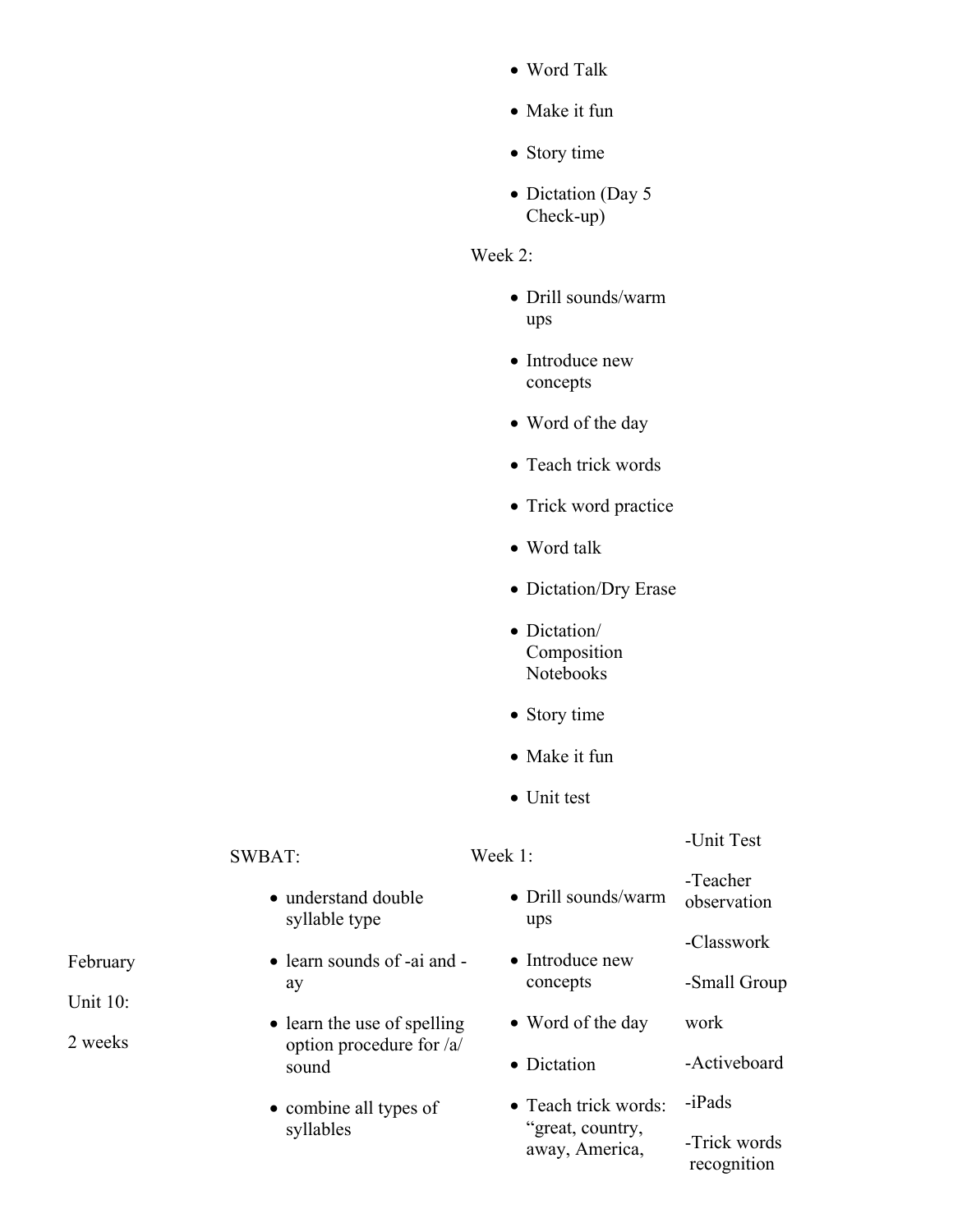# • understand homophones school, thought"

# drills

- Trick words practice
- Word Talk
- Story time
- Dictation (Day 5 Check-up)

# Week 2:

- Drill sounds/warm ups
- Introduce new concepts
- Word of the day
- Teach trick words
- Trick word practice
- Word talk
- Echo/Find letters and words
- Dictation/Dry Erase
- Dictation/ Composition Notebooks
- Story time
- Make it fun
- Unit test

# Week 1:

#### -Unit Test

- Drill sounds/warm ups -Teacher observation
- Introduce new concepts -Classwork -Small Group
- Word of the day work

Unit 11:

2 weeks

• learn sounds of -ee, -ea, and -ey

SWBAT:

• learn the use of spelling option procedure for /e/ sound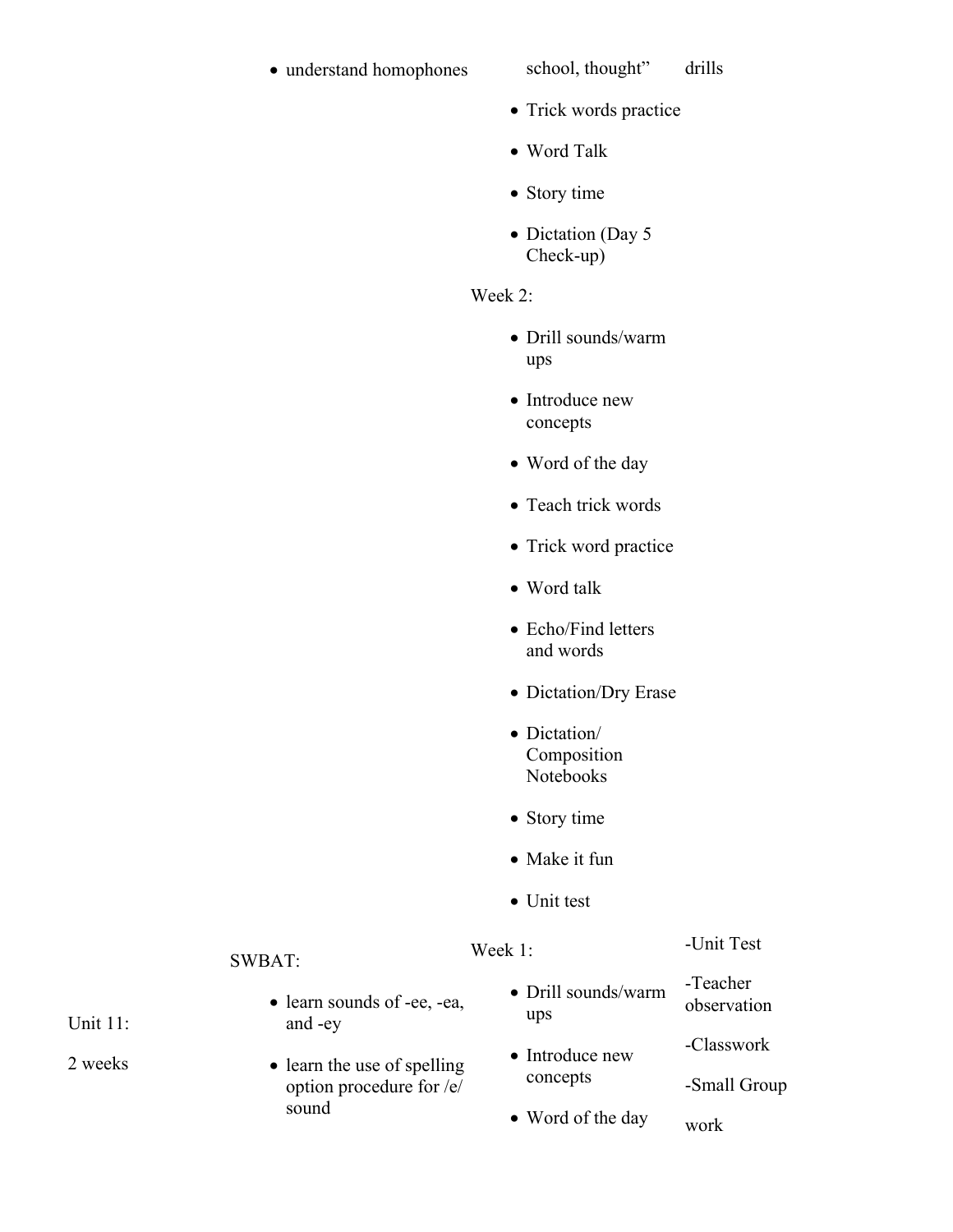• Dictation

# -Activeboard

- Teach trick words: "whose, won, son, breakfast, head, ready" -iPads -Trick words recognition drills
- Trick words practice
- Word Talk
- Make it fun
- Story time
- Dictation (Day 5 Check-up)

# Week 2:

- Drill sounds/warm ups
- Introduce new concepts
- Word of the day
- Teach trick words
- Trick word practice
- Word talk
- Echo/Find letters and words
- Dictation/Dry Erase
- Dictation/ Composition Notebooks
- Story time
- Make it fun
- Unit test

# March/April

SWBAT:

Week 1:

#### -Unit Test

Unit 12:

- learn sounds of -oi and -
- Drill sounds/warm -Teacher
	-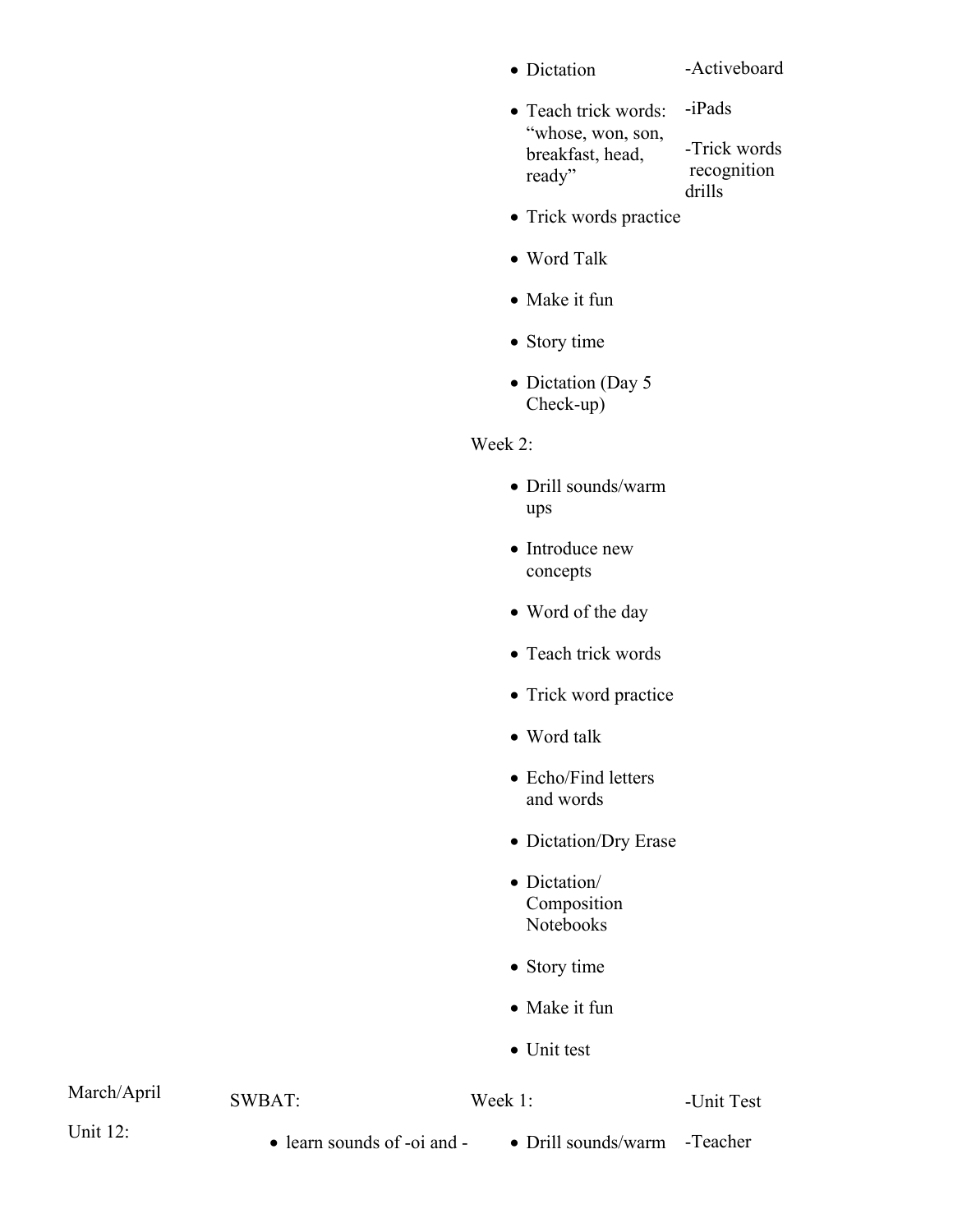- 1 week oy
	-
	- learn spelling generalizations of /oi/ sound

ups

observation

- Introduce new concepts -Classwork -Small Group
- Word of the day
	- work
- Dictation -Activeboard
- Teach trick words: "favorite, early, ocean" -iPads -Trick words
- Trick words practice recognition drills
- Word Talk
- Make it fun
- Story time
- Dictation (Day 5) Check-up)
- Unit test

# Week 1:

- Drill sounds/warm ups
- Introduce new concepts -Unit Test -Teacher
- Word of the day observation
- Dictation -Classwork
- Teach trick words: "Monday, Tuesday, cousin, lose, tomorrow, beautiful" -Small Group work -Activeboard
	- -iPads
- Trick words practice
- Word Talk -Trick words recognition drills
- Make it fun
- Story time
- Dictation (Day 5

Unit 13:

- SWBAT:
	- learn the long o sound of -oa, -oe and -ow
	- learn the spelling option procedure for /o/ sound
	- review of suffix endings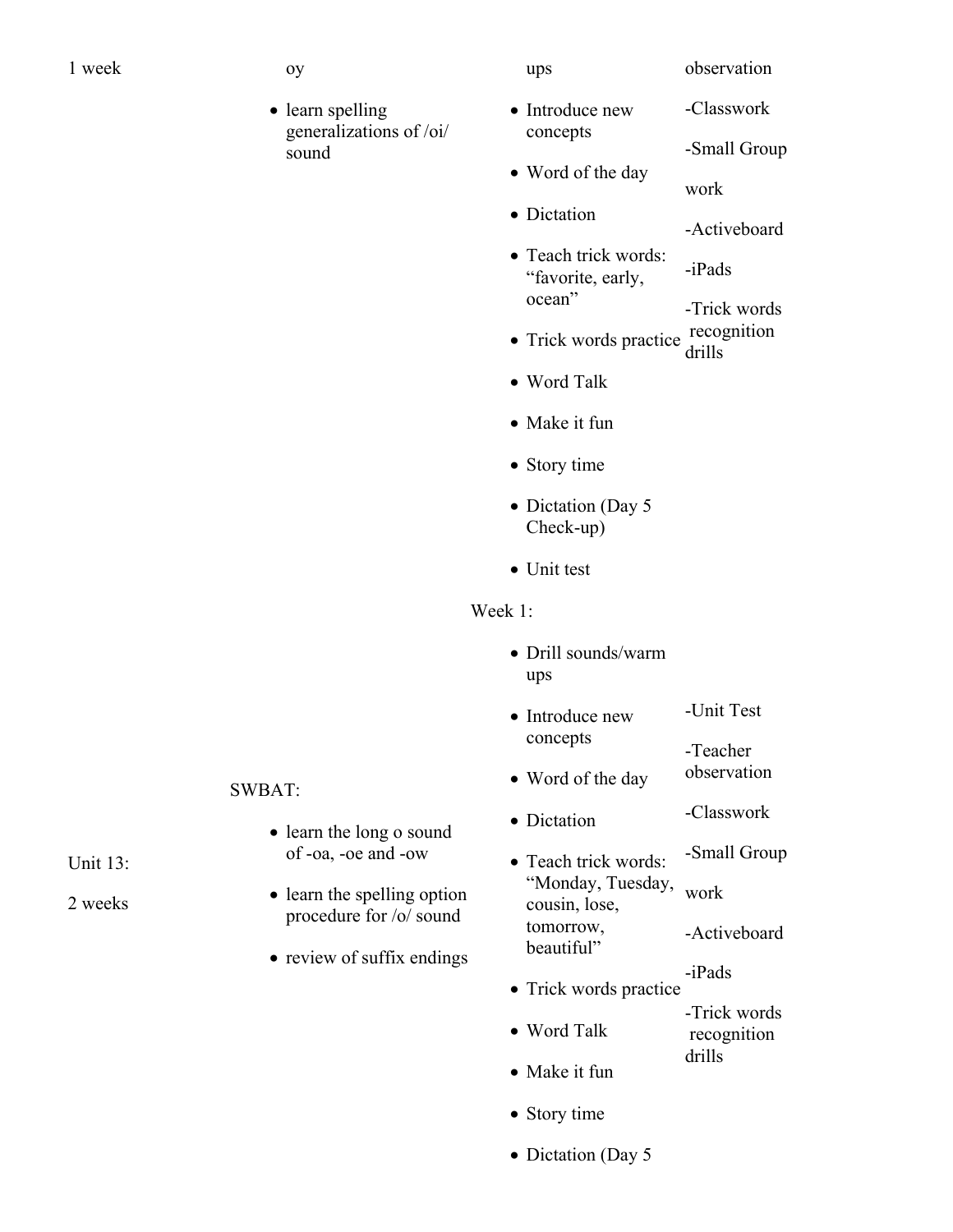# Check-up)

## Week 2:

- Drill sounds/warm ups
- Introduce new concepts
- Word of the day
- Teach trick words
- Trick word practice
- Word talk
- Echo/Find letters and words
- Dictation/Dry Erase
- Dictation/ Composition Notebooks
- Story time
- Make it fun
- Unit test

# Week 1:

| • Drill sounds/warm                                                               | -Unit Test          |                             |
|-----------------------------------------------------------------------------------|---------------------|-----------------------------|
|                                                                                   | ups                 | -Teacher                    |
| l of -                                                                            | • Introduce new     | observation                 |
|                                                                                   | concepts            | -Classwork                  |
|                                                                                   | • Word of the day   | -Small Group                |
|                                                                                   | • Dictation         | work                        |
| $\bullet$ Teach trick words:<br>"Wednesday,<br>/ou/<br>bought, brought,<br>piece" |                     | -Activeboard                |
|                                                                                   | Thursday, Saturday, | $-iPads$                    |
|                                                                                   |                     | -Trick words<br>recognition |
|                                                                                   |                     | 1 '11                       |

• Trick words practice drills

# SWBAT:

- $\bullet$  learn the /ou/ sound ou and -ow
- learn flexibility in sound choices for reading
- learn spelling generalizations for sound

# Unit 14: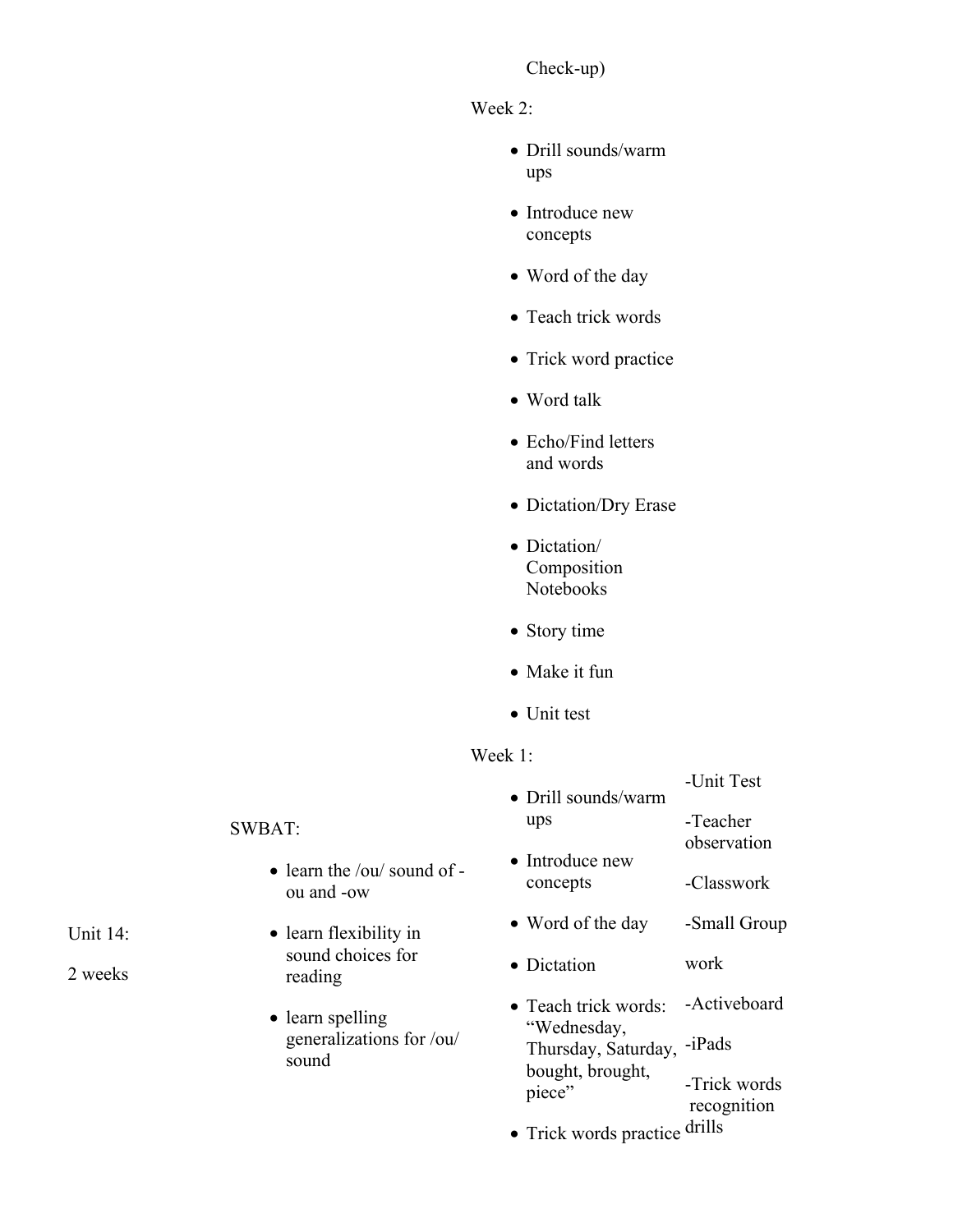- Word Talk
- Make it fun
- Story time
- Dictation (Day 5) Check-up)

# Week 2:

- Drill sounds/warm ups
- Introduce new concepts
- Word of the day
- Teach trick words
- Trick word practice
- Word talk
- Echo/Find letters and words
- Dictation/Dry Erase
- Dictation/ Composition Notebooks
- Story time
- Make it fun
- Unit test

#### SWBAT:

Week 1:

#### -Unit Test

- $\bullet$  learn the /u/ sound of oo, -ou, -ue and -ew
- $\bullet$  learn the /u/ sound of ue
- $\bullet$  learn the /u/ sound of oo
- use of spelling option procedure for /u/ and /u/
- Drill sounds/warm ups -Teacher observation
- Introduce new concepts -Classwork -Small Group
- Word of the day
- Dictation
- -Activeboard

work

• Teach trick words:

April/May, June

Unit 15: 2 weeks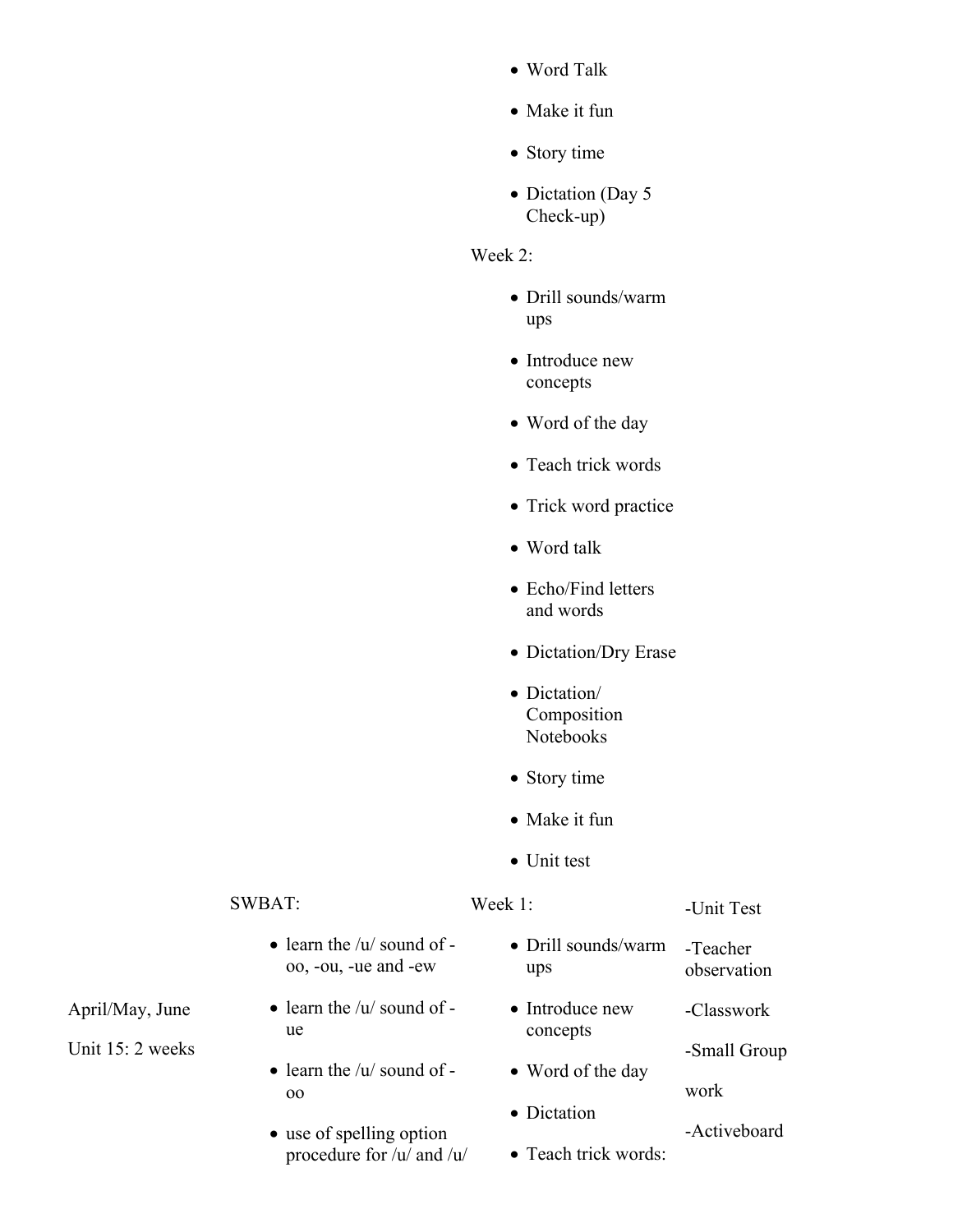sounds "January, February, -iPads July, enough, special, December" -Trick words recognition

- Trick words practice drills
- Word Talk
- Make it fun
- Story time
- Dictation (Day 5 Check-up)

Week 2:

- Drill sounds/warm ups
- Introduce new concepts
- Word of the day
- Teach trick words
- Trick word practice
- Word talk
- Echo/Find letters and words
- Dictation/Dry Erase
- Dictation/ Composition Notebooks
- Story time
- Make it fun
- Unit test

#### SWBAT:

#### Week 1:

#### -Unit Test

Unit 16:

1 week

- learn sounds of -au and -aw
- understand spelling generalizations for the
- Drill sounds/warm ups -Teacher observation
- Introduce new -Classwork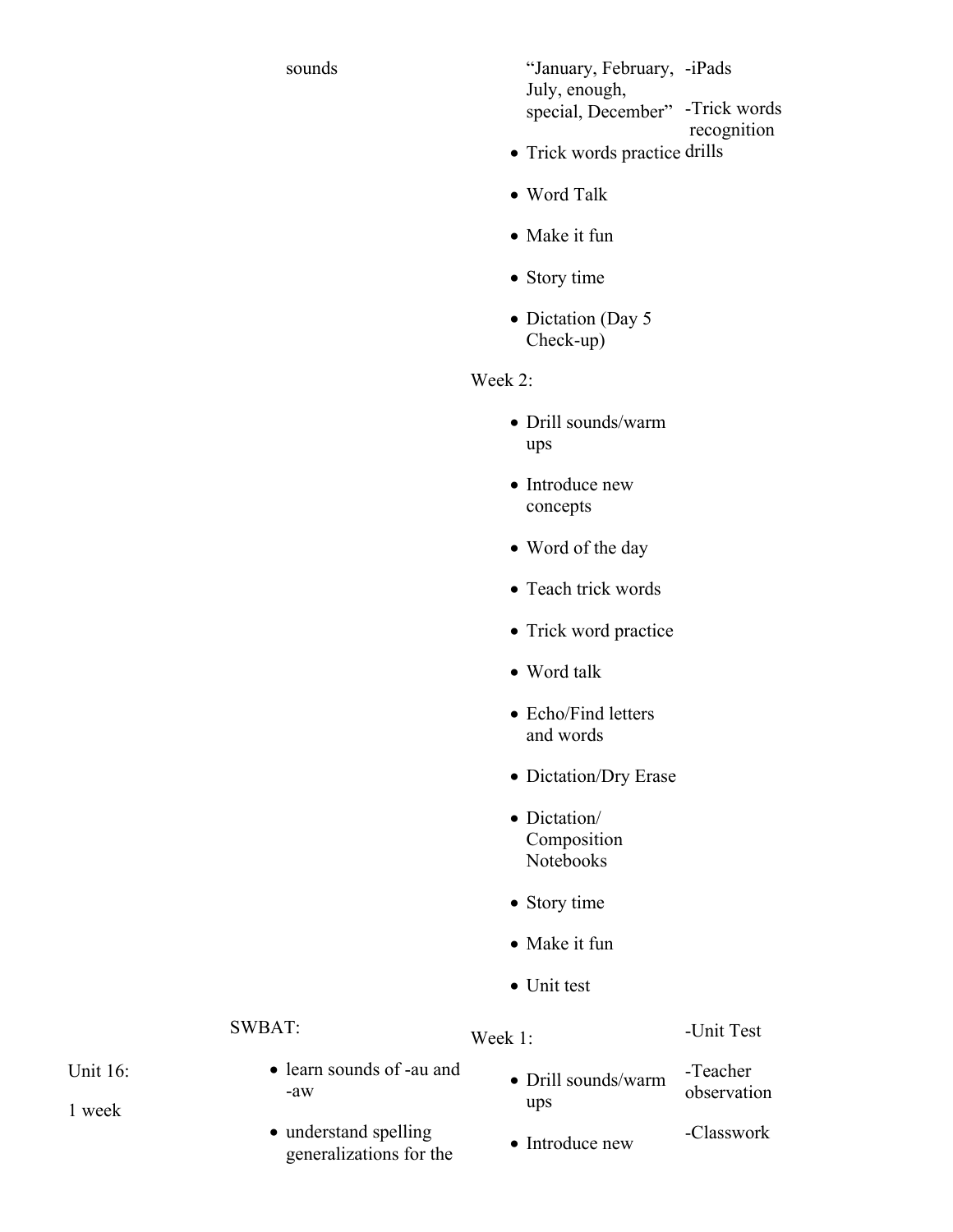| $\sqrt{O}$ soun |
|-----------------|
|                 |

d concepts

- Word of the day work
- Dictation -Activeboard
- Teach trick words: "August, laugh, daughter" -iPads -Trick words recognition
- Trick words practice drills
- Word Talk
- Make it fun
- Story time
- Dictation (Day 5 Check-up)
- Unit test

# Week 1:

- Drill sounds/warm ups
- Introduce new concepts -Unit Test
- Word of the day -Teacher
- Dictation
- Teach trick words: "trouble, couple, young" -Classwork -Small Group

work

observation

- Trick words practice -Activeboard
- Word Talk

• Story time

- Make it fun
	- -Trick words recognition drills

-iPads

• Dictation (Day 5) Check-up)

# Week 2:

Drill sounds/warm

Unit 17:

- spell consonant -le words
- types
- SWBAT:
	- learn consonant-le syllable type
	-
	- review of all 6 syllable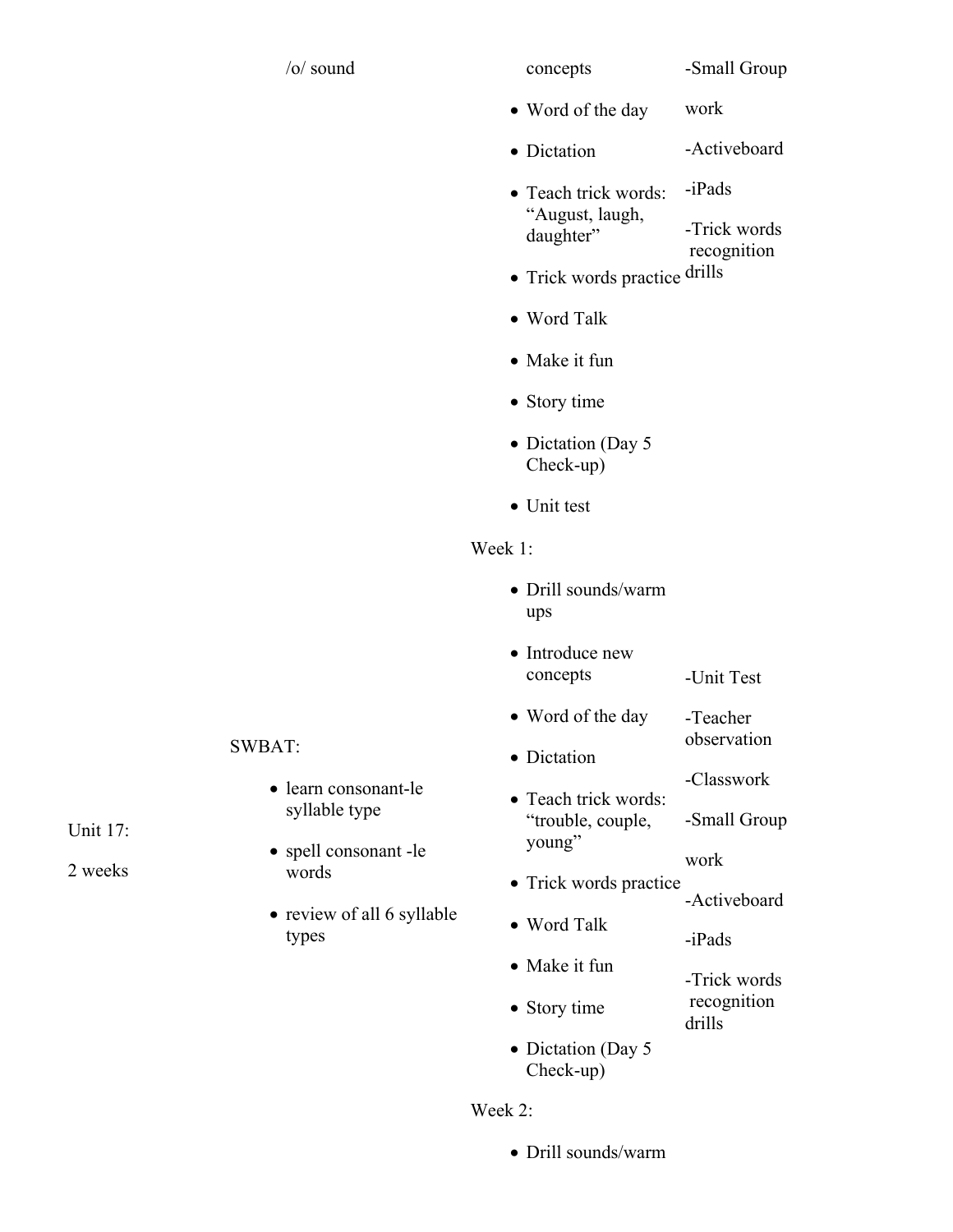ups

- Introduce new concepts
- Word of the day
- Teach trick words
- Trick word practice
- Word talk
- Echo/Find letters and words
- Dictation/Dry Erase
- Dictation/ Composition Notebooks
- Story time
- Make it fun
- Unit test

# **Integration of 21st Century Themes and Skills**

**Interdisciplinary Connections**

**Differentiation**

**Modifications & Accommodations**